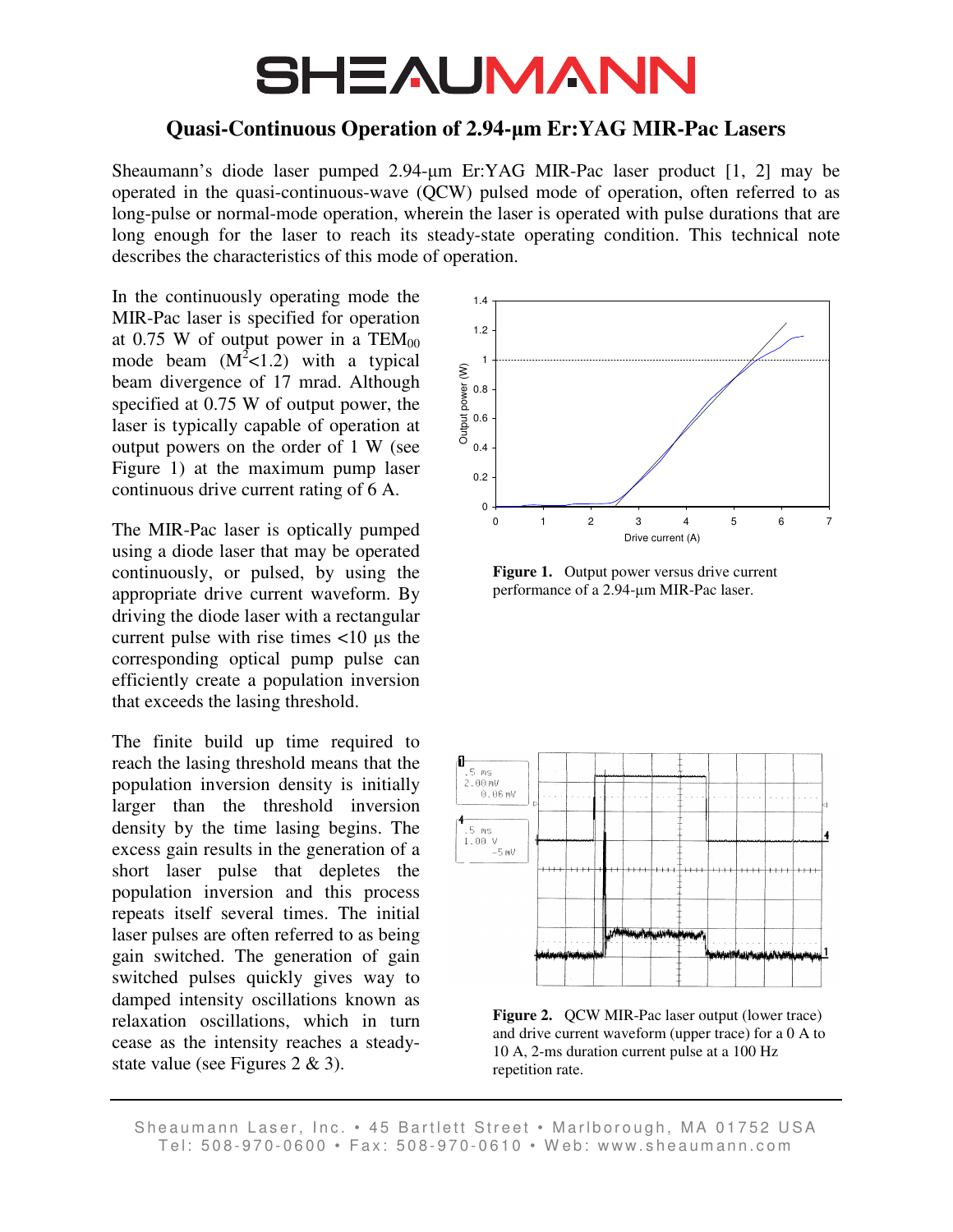At the end of the optical pump pulse most lasers turn off with a monotonic decrease in intensity. The MIR-Pac laser is not as well behaved and turns off by emitting a series of decaying relaxation oscillations (see Figure 4) of the same type as those at the beginning of the QCW laser pulse and they arise because of the unique pumping dynamics of the gain medium, Er:YAG [3, 4].

Referring to the pumping dynamics illustrated in Figure 5, the 6.4 ms lifetime of the lower laser level,  $\binom{4}{13/2}$ , is much longer than the 0.1 ms lifetime of the upper laser level,  ${}^{4}I_{11/2}$ , which would lead to self-saturation except that strong upconversion from the lower laser level depletes its population and at the same time provides greater than unity quantum efficiency.

An artifact of the upconversion process is that when the laser turns off the  $\mathrm{^{4}I_{11/2}}$ level continues to be populated after termination of the pump pulse, which leads to the generation of a series of decaying relaxation oscillations in a manner analogous to those at the beginning of the laser pulse. The energy level dynamics in Er:YAG are illustrated in Figure 5.





Figure 3. OCW MIR-Pac laser output (lower trace) and drive current waveform (upper trace) corresponding to the first 0.5 ms of Figure 2.



**Figure 4.** QCW MIR-Pac laser output (lower trace) and drive current waveform (upper trace) showing the relaxation oscillation decay at the end of the laser pulse.

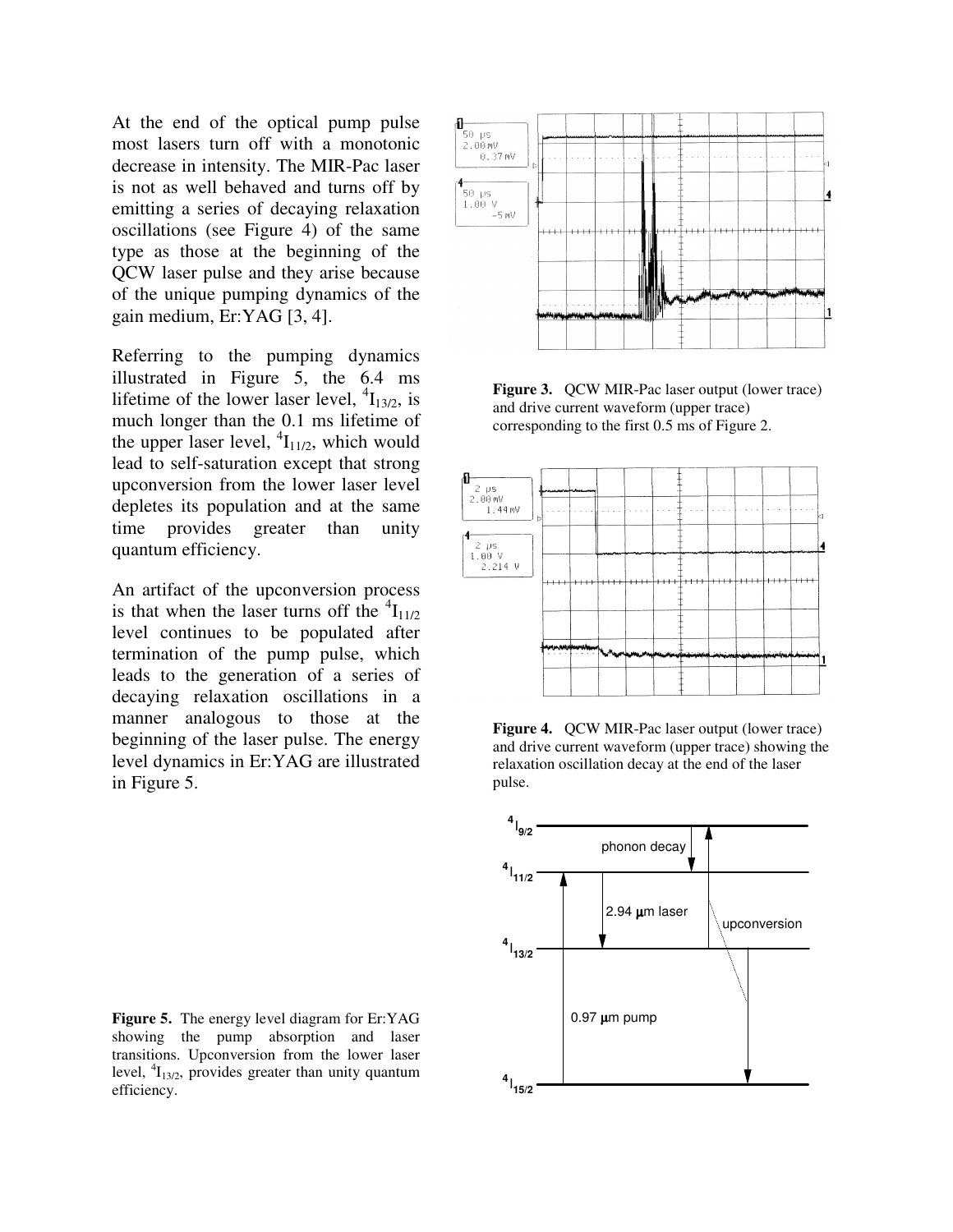The relaxation oscillation damping time,  $\tau_0$ , of an ideal four level laser [5] is given by

$$
\tau_0 = \frac{2\tau (1 - N_{th}/N_t)}{W_p/W_{p,th}}
$$

where the characteristic lifetime of the upper laser level,  $\tau$ , is modified by the ratio of the population inversion density at threshold to the total number of active ion sites in the pumped region of the gain medium,  $N_{th}/N_t$ , and the number of times the optical pumping rate exceeds the lasing threshold,  $W_p/W_{p,th}$ . It is clear that pumping harder shortens the relaxation oscillation damping time and this fact applies to the MIR-Pac 2.94-µm Er:YAG laser even though its energy level dynamics are not exactly the same as those of the ideal four level laser.

Pumping the MIR-Pac laser close to, but below, its lasing threshold prior to the main pumping pulse shortens the relaxation damping time and almost eliminates the build up time delay (see Figure 6). The ideal pulsed drive current for QCW operation of the MIR-Pac laser consists of a continuous bias current set to 80% of the continuous lasing threshold value (typically 2 A) with a larger pulsed drive current. The peak drive current may be as high as the 15 A maximum permissible drive current of the diode pump laser, with the additional constraint that the duty cycle corrected average MIR-Pac laser output power does not exceed the specified maximum operating power in the device test data sheet.



**Figure 6.** QCW MIR-Pac laser output (lower trace) and drive current waveform (upper trace) for a 2 A to 10 A, 2-ms duration current pulse at a 100 Hz repetition rate.

The pulsed peak power capability of the MIR-Pac laser is ultimately limited by the same thermal fracture mechanism as in continuous operation, which for the current product is specified at 0.75 W with typical maximum operating powers as high as 1 W (see Figure 1). The corresponding recommended peak power limit for quasi-continuous operation at a duty cycle of 10%, i.e. 1 ms pulses at a repetition rate of 100 Hz, would therefore be specified at 7.5 W. In practice, the pump diode laser in the standard MIR-Pac laser product is limited to a maximum drive current of 15A, which corresponds to peak powers approaching 4 W at 2.94 µm.

The data in Figures 7 and 8 demonstrate the generation of up to 2.5 W peak powers in QCW operation at 10A peak drive current when generating millisecond regime pulses at pulse repetition rates up to 600 Hz, with corresponding pulse energies up to  $\sim$  5 mJ (2 ms pulses at 200 Hz). The average power limit is only reached at duty cycles approaching 50% and pulse peak powers as high as 2W; with corresponding pulse energies of 1 mJ at 1 kHz.